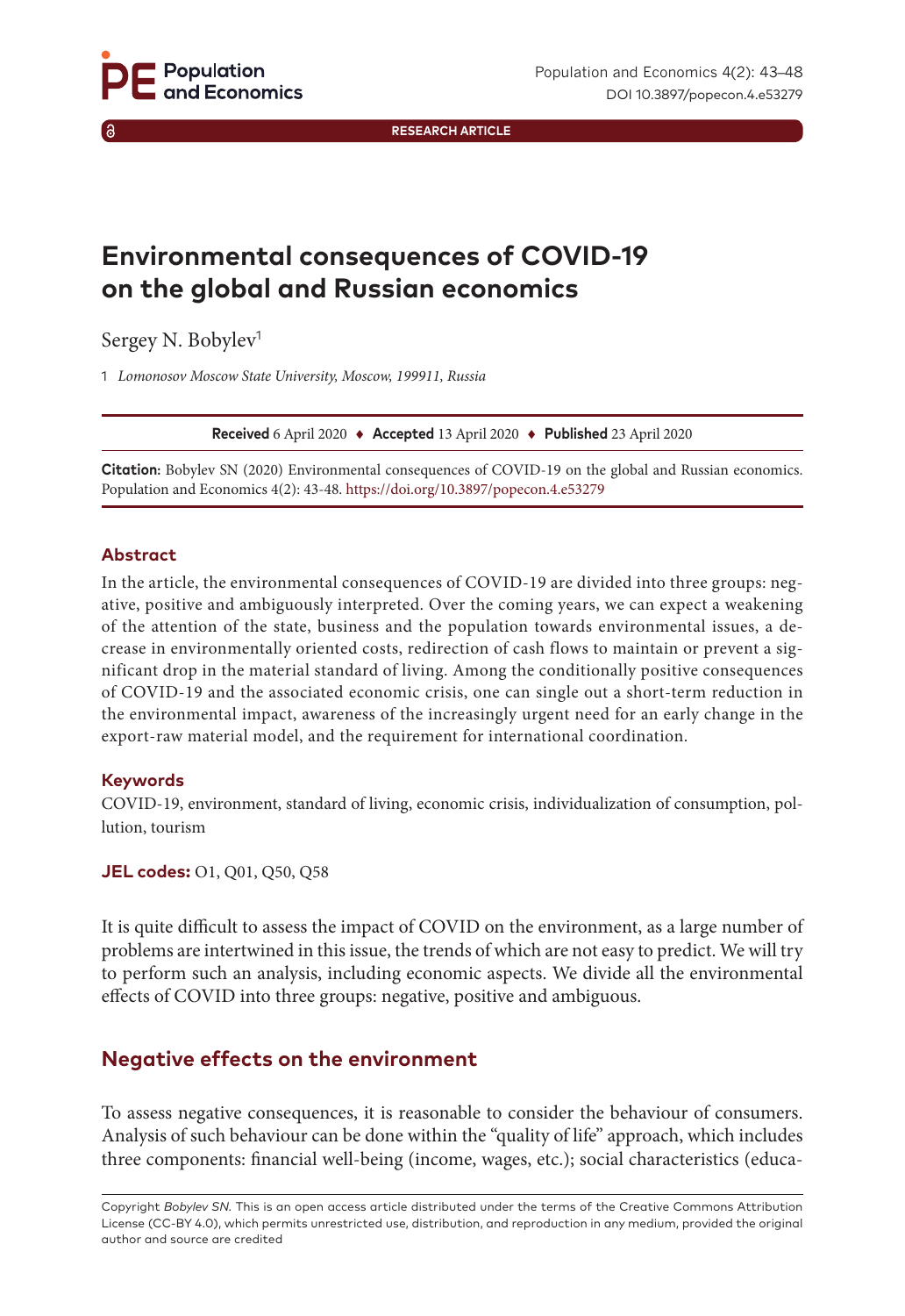tion, health, etc.); ecological component (clean environment, ecologically clean products, clean water, recreation, enjoying beautiful nature, etc.). When a certain level of income is achieved requirements for balancing all three components increase, so do requirements for the ecological factor of life (Kuznets curve) (Bobylev 2017). It is obvious that the economic crisis associated with COVID will strike a powerful blow to financial welfare: the decline in production or the closure of enterprises and organizations in the public and private sectors will result in a fall in income, an increase in debt, problems with mortgages, an increase in unemployment, etc. All this will have a negative impact on consumer behaviour towards environmental quality of life. Once in a situation of shortage of money for the very subsistence, the population will not think about purchasing more expensive environmentally friendly food and water, purchase/rent housing in ecologically clean areas (for example, in Moscow, the difference in the price of accommodation/rent between the net western and south-western areas on the one hand and the ecologically disadvantaged south-eastern areas, on the other, can reach 20-30%), etc. I.e. in the coming years there will be a tendency to minimize the requirements of the population to the ecological component of the quality of life, which will lead to a decrease in sales volumes in various markets with significant environmental emphasis.

Apparently, there can be a kind of "individualization" of consumers. This can be expected, for example, in the transport sector. Environmentally friendly phenomena such as the increasing role of public transport, the growth of car sharing, the expansion of electric vehicles can face obstacles in the form of fears of the population to become infected with COVID and various viral analogues in case of pandemics or a significant spread of morbidity. Transport pollution can also be associated with the desire of the impoverished population to use their own cars with cheap unecological gasoline, increase in numbers of second-hand and obsolete vehicles. It is also possible to expect a reduction in visits to the public dining network (restaurants, cafes, etc.) due to epidemiological concerns, which, however, may be accompanied by an increase in domestic food volumes and food delivery from the same catering networks and stores.

Increasing poverty can lead to an increase in legal violations in the environmental area. If there are not enough funds for maintaining even a low standard of living, then poaching, illegal hunting, fishing, cutting down of trees will increase.

The tendency to reduce environmental costs in the coming years will be observed both in the state and in a significant part of businesses. The state will turn away from environmental projects as the funds will be directed mainly to maintaining the income of population and employment through salaries, pensions, benefits. Therefore, the national project "Ecology" will only partially be implemented. A similar policy of environmental neglect will be pursued by many private organizations to stay afloat, especially those working on domestic consumption and demand. For export-oriented companies, environmental priorities will remain. It is especially worth noting that a large-scale technological reform of the Russian economy, a kind of technological revolution associated with the best available technologies (BAT) and started on January 1, 2019, will be at risk (Skobelev 2019). The introduction of BAT should significantly reduce the environmental impact in the country. Now, however, businesses that have not welcomed this reform should be even more opposed to technological change with environmental priorities, justifiably attributing such behaviour to the crisis, falling demand and lack of funds.

The transition to low-carbon development and renewable energy seems to be stalled worldwide. The huge fall in prices for traditional energy resources (oil, gas), which was also facilitated by COVID, in the conditions of crisis and recession of the world economy objectively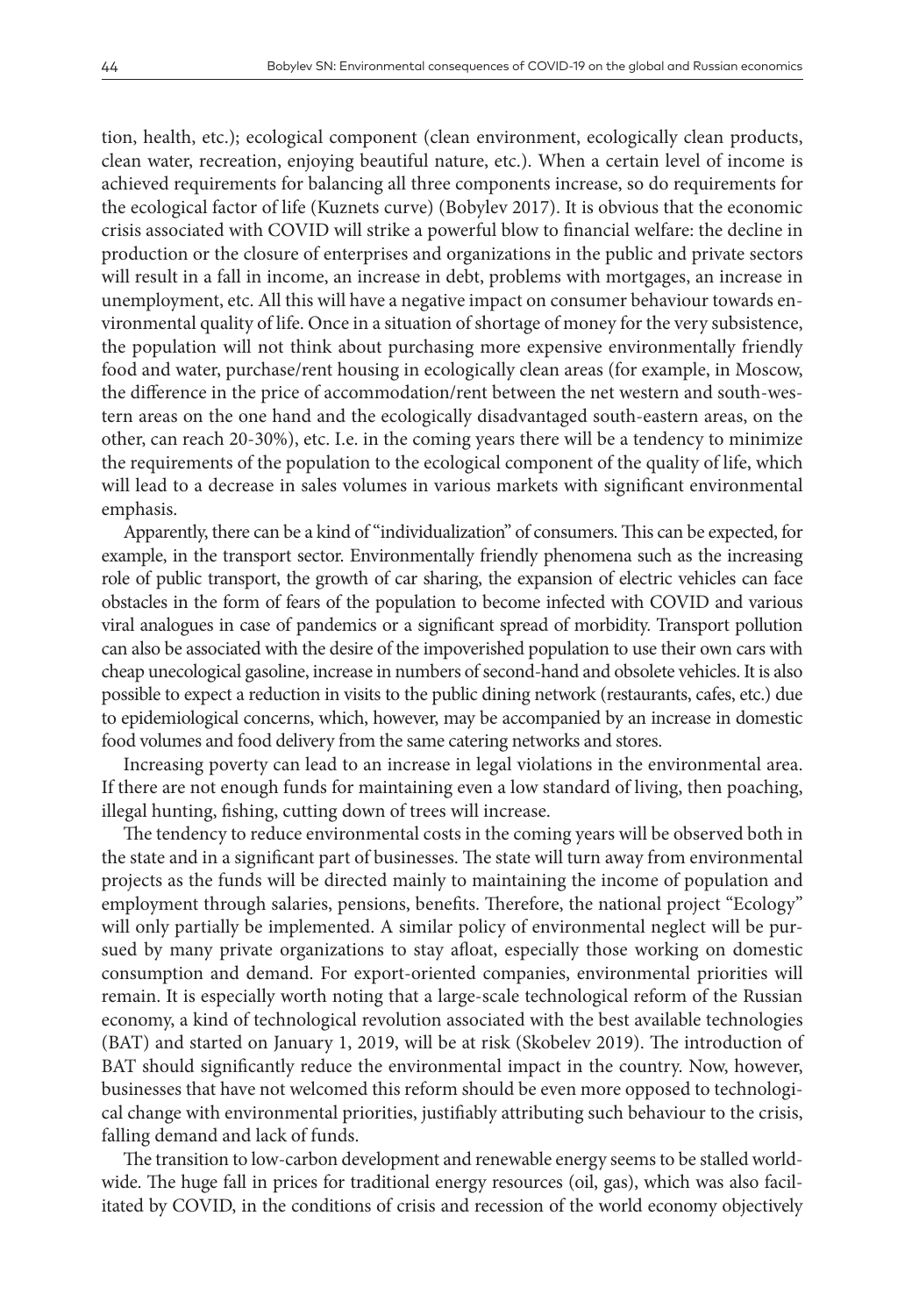supports traditional economic development. Given the enormous cost for States to combat COVID and the world-wide increase in public budget deficits, it is also possible to predict a decline in attention to the transition to sustainable development, implementation of the UN Sustainable Development Goals, combating climate change in most countries of the world.

Thus, in general, it is possible to expect in the next few years a decrease in the attention of the state, business and population to environmental problems, a reduction in environmentally oriented investments, a re-orientation of financial flows to maintain or prevent a significant decline in the financial standard of living. We can just hope that this will not last long, and in a few years environmental issues will be more important for the country and the world.

### **Positive effects**

The long-term consequences include a new mental awareness of the place of man on Earth. The feeling of power of our civilization, power over nature has been broken by COVID. Many theories about Gaia, the Earth as a living being have been remembered and appeared. And COVID is just an "immune response" to the environmental horrors that humans create. It has become clear that tens of thousands of complex chemical and biotechnological compounds produced annually by the economy, their often unpredictable synergistic effect, a full range of harmful environmental pollution and destruction of nature – their consequences cannot be adequately predicted by man, and accordingly, man has not learned and will not be able to learn to combat this. COVID has demonstrated this weakness. Our, as it turned out, weak and unstable civilization should fit into the ecological capacity of the biosphere and not exceed it, as has been the case for the last 20-30 years.

Among the conditionally positive consequences of COVID and the associated economic crisis, perhaps, the principle one for our country is: there is an obvious need for an urgent change of the economic model. "We can't live like that anymore." The decision makers themselves have been speaking about it for 10-12 years already. The deadlock and instability of the existing anti-ecological raw-materials-export model based on degradation and depletion of the country's natural capital, high pollution, is obvious. However, the model has not been changing. This was well demonstrated by the impact of the oil prices collapse in March 2020 on the fall of the ruble (it was among the two most sagging currencies in the world) with all the following heavy consequences for the population and the economy. The idea that it is necessary to withdraw from the oil addiction has been spoken of for a long time, but illusions (supposedly strengthening the non-oil orientation of the economy) or lack of political will retain the status quo. According to estimates of the Government of Russia, the National Welfare Fund in conditions of low energy prices will suffice for 2-3 years. If the model of development is not changed, the consequences of the next crisis can be even more severe for the country.

It is quite clear what to do, these theses have been repeatedly expressed by decision-makers and the scientific community: diversification, modernization, innovation, development of science-intensive and high-tech activities with high added value, transition to an environmentally sustainable model of the economy. From the point of view of ideology and concept, in our opinion, the old Concept of long-term development of the country (2008) was successful despite over-estimated target indicators. Whatever the name of the new model: the digital economy, knowledge economy, sustainable economy, industry 4.0, etc., one thing is obvious – the new economy will have a much less environmental impact compared to the modern raw material model.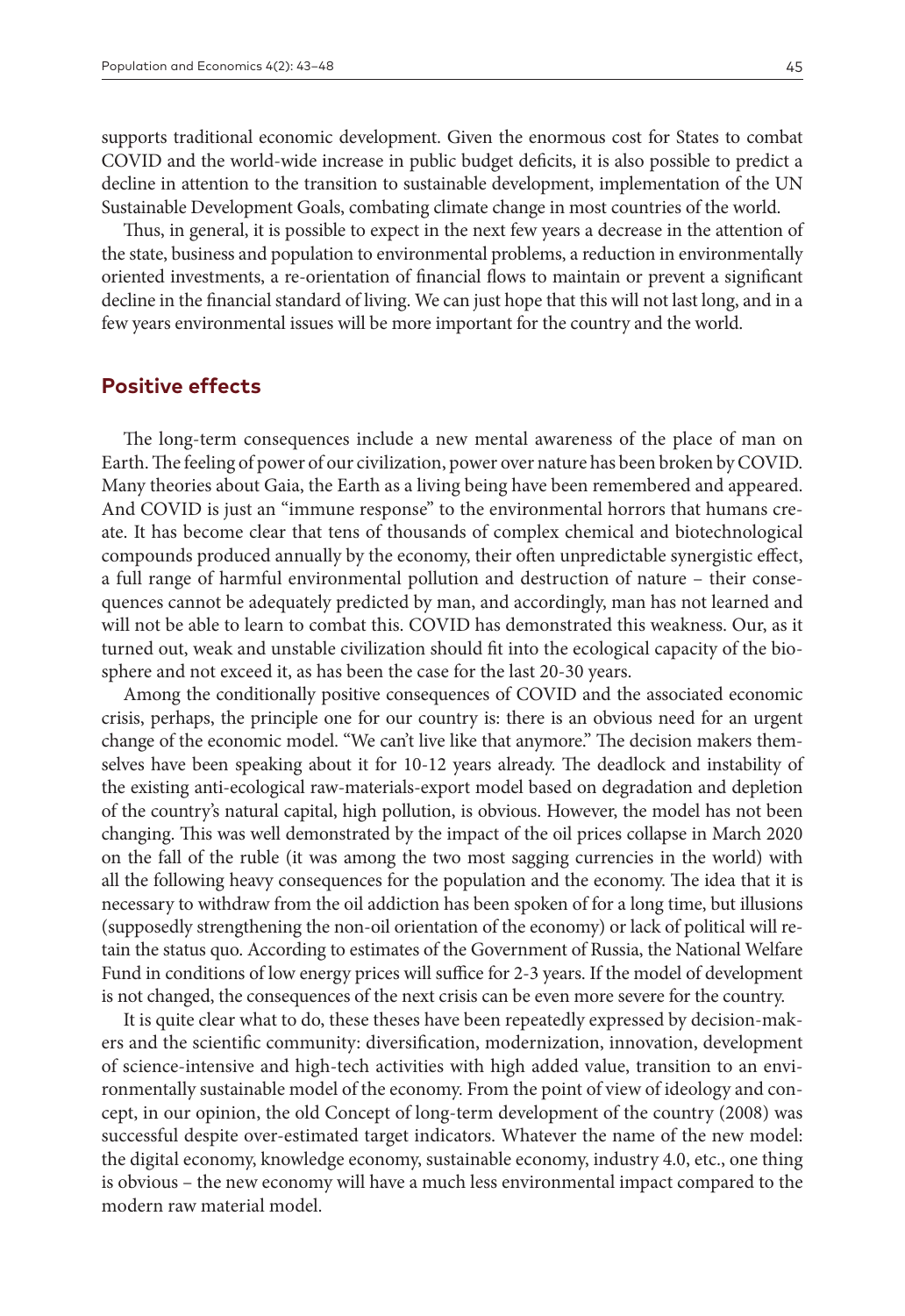Positive environmental consequences include the likely decrease in pollution in the coming years. The economic crisis, restriction or closure of enterprises, reduction of transport activity due to high gasoline prices in conditions of falling demand and living standards can improve the state of the environment. Russia faced a similar situation in the 1990s. At the same time, it is also possible that due to the pandemic many enterprises in knowledge-intensive and infrastructure sectors will decline or go bankrupt while polluting activities will survive. Russia has also experienced such way of "primitivization" in the 1990s and 2000s.

An undoubted ecological good for the country and the whole planet can be the rejection of risky energy projects in the Arctic, in northern regions, territories with permafrost. Vast regions of our country unaffected by economic activity are an important stabilizer of the sustainability of the planet's biosphere. With low oil prices, the transformation of the energy market into the buyer's market in the conditions of excess supply of traditional energy, it would be an economic adventure to heavily invest in new regions with huge production costs. There is a need in real energy-efficient restructuring of the economy, in which up to half (!) of all energy resources can be saved by fairly simple and cheap technologies; it is recognized even in government programs.

For the next few years, beautiful natural landmarks can breathe more calmly – tourist flows will clearly weaken due to lower incomes, fear of being lockdown in a foreign country. The purified waters of the Venetian canals are regularly shown to us on TV. The observed tourist press (even the special term "overtourism" appeared) led to the degradation of a huge number of beautiful places on our planet (Aleksandrova 2018). As an external sign of such a press – tens of millions of Chinese tourists around the world who suddenly found themselves in the middle class as a result of sharp growth in incomes and formed vast new tourist flows. It is estimated that the Chinese people spend about \$400 billion abroad annually. The tourists of our country also contributed to this process: the degraded area of Baikal and its jewel – Olkhon island – is only one of evidences. In the post-COVID era, the world needs to come up with new economic and administrative mechanisms to limit "overtourism".

The reduction of the number of flights with their large greenhouse gas emissions can be also attributed to the positive environmental aspects of the reduction of tourist flows. A reduction in the number of hotels, public services and catering, transport trips, etc. can also be associated with the decrease in the environmental impact, variety of waste and pollution in tourist attractions.

An increase in the segment of online employment, remote work outside offices, at home, etc., can lead to a reduction in urban pollution. The decrease in travel, especially personal vehicles, has a favourable environmental impact.

Many of today's environmental problems are global: climate change, transboundary pollution, marine and ocean pollution, biodiversity destruction, etc. The COVID pandemic has once again demonstrated the importance of bringing together and coordinating international efforts to address global challenges. No country will be able to stay aside.

### **Ambiguous environmental impacts**

Many of the environmental impacts of COVID are difficult to interpret. Let's try to analyze from an ecological standpoint the rather obvious tendency of increasing the importance of separate living of people, which is connected with the trend of "individualization". A person living with a family in a penthouse in the high-end Moscow City with a view of the Kremlin, in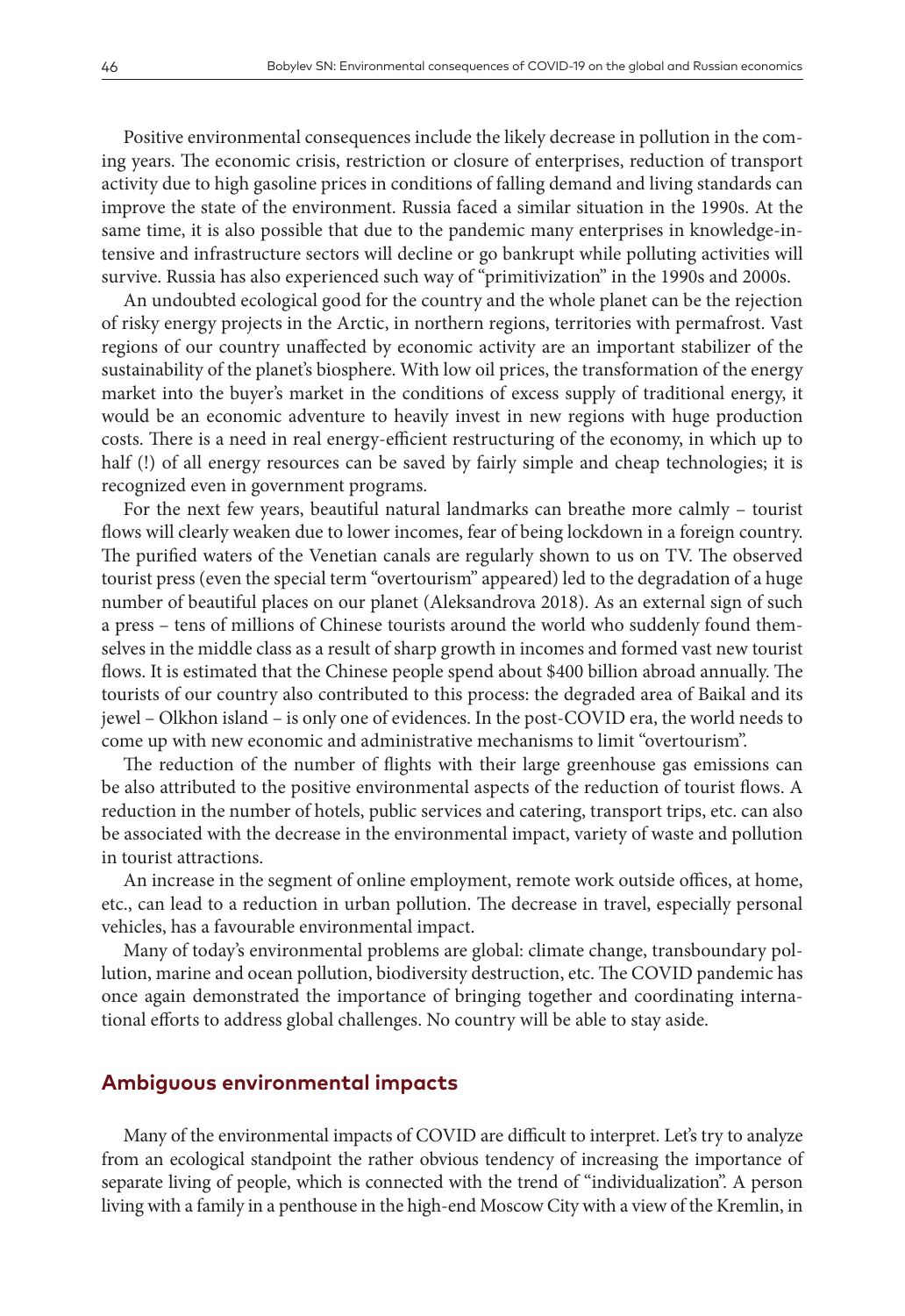the context of the COVID pandemic has much higher risks of falling ill compared to a resident of medium quality housing, but with a "second home" away from the cities or a landscaped cottage near the city agglomerations. (The number of persons with a lower risk of infection compared to urban residence should also include those permanently living in suburban cottages that do not have urban real estate). Hundreds of thousands of people, if not millions, have rushed out of big cities because of the threat of catching COVID. The status of "second homes" has changed. Dachas under the Soviet power or in the 1990s were in the vast majority auxiliary plots for the production of vegetables and fruits for the population to support their own consumption. In the 2000s such a need ceased, and they became something of recreational support during vacation, for recreation with children, residence of pensioners, etc. However, with the growth of prosperity in the early 2000s, cheap vacation in Turkey or Egypt or quite affordable for the middleclass vacation in southern European countries (Greece, Cyprus, Spain, Italy), the recreational significance of the "second home" in Russia has decreased. But suddenly COVID changed everything at once. Staying abroad and in Russian cities has become dangerous. For many people, dachas began to appear as islands of survival, full-fledged lockdown and restricted contacts with other people. Today, about half of residents of big cities have dachas (Skupov 2019) and according to estimates the total number of "second homes" is around 60 million (Nefedova et al. 2016). Already this year we can expect growth in demand for real estate near cities, especially megacities, an increase in the expences of bringing summer dachas to comfortable winter standards. The attractiveness of buying property in other countries will reduce.

There are several environmental implications of this "country house" concept. Living in places with cleaner air than urban air is undoubtedly good for health. However, the increase in the number of people living in suburban areas can dramatically increase the environmental burden on such places (Khovavko 2020). We сфт see what Moscow region has turned into with the presence of numerous urban residents – piles of garbage in different places, including forests and fields, polluted rivers and reservoirs, the trampled and degraded forests, etc. Coordinated actions on nature protection, including economic and legal mechanisms on behalf of the authorities of urban and "peri-urban" settlements, are needed to prevent the environmental degradation of the territories around the cities. In economic theory and already in practice, the mechanism of payment for ecosystem services increasingly used in the world, may work here, but this is another topic (Bobylev 2019).

Some hypotheses concerning the environmental and economic consequences of COVID have been stated above. Obviously, there is a lack of available information for reliable scenarios, much less information on the timing and consequences of COVID. Nevertheless, it is obvious that numerous social and economic problems, the decline in the standard of living of the population, the need to quickly solve short-term problems will put away environmental issues, many of which are of the nature of long-term threats and risks, to the back. However, as the crisis is overcome (or at least some socio-economic stabilization arises), environmental issues will become acute and it would be good to know the possible answers to them already now.

# **Reference list**

- Aleksandrova AYu (2018) Modern features of tourism spatial development. Geografiya i turizm [Geography and tourism] 2: 12-16. (in Russian)
- Bobylev SN (2017) Sustainable development: paradigm for the future. Mirovaya ekonomika i mezhdunarodnye otnosheniya [World economy and international relations] 3(61): 107-113. [https://](https://www.imemo.ru/en/jour/meimo/index.php?page_id=685&id=7822&jid=7803&jj=49) [www.imemo.ru/en/jour/meimo/index.php?page\\_id=685&id=7822&jid=7803&jj=49](https://www.imemo.ru/en/jour/meimo/index.php?page_id=685&id=7822&jid=7803&jj=49)